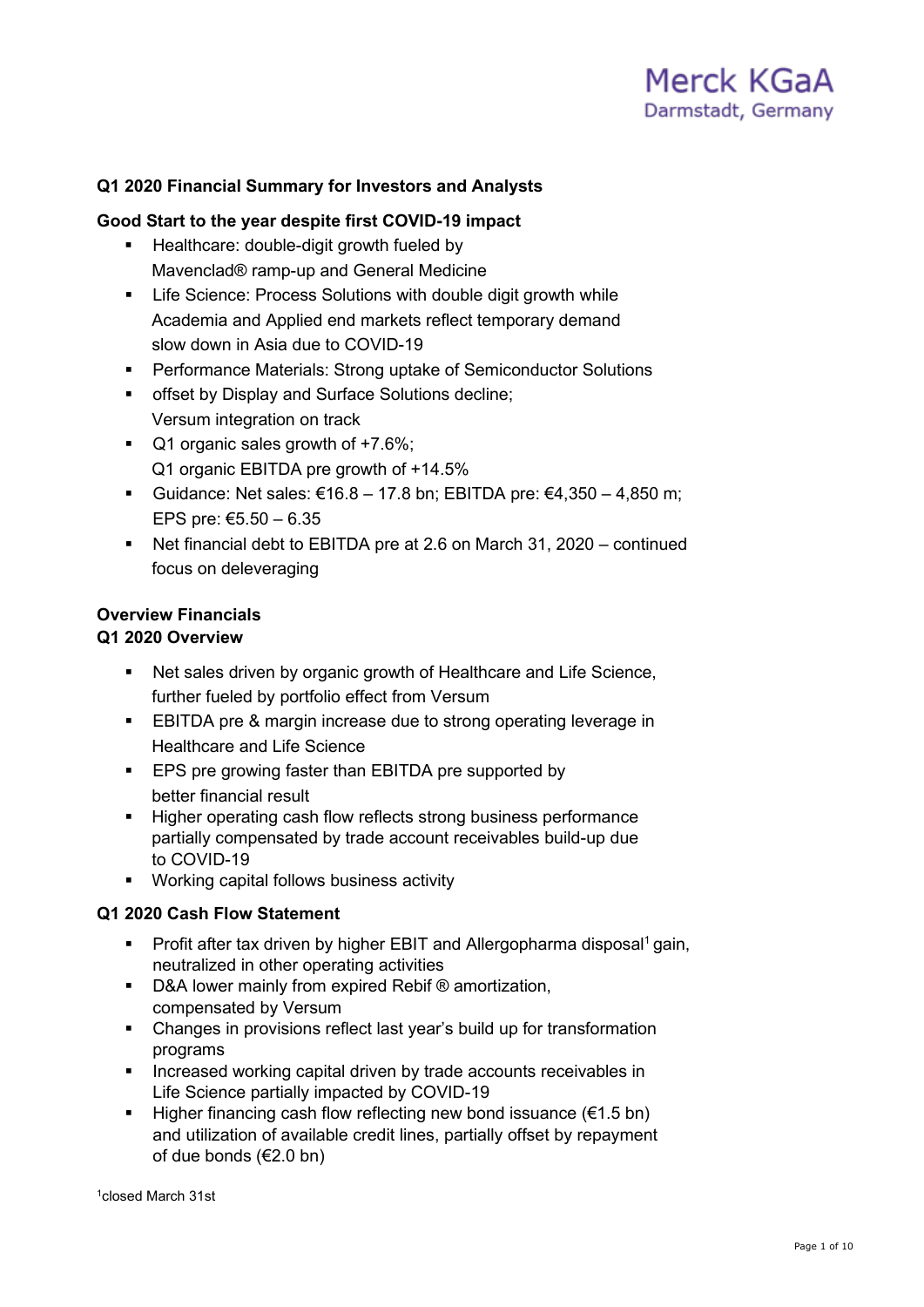## **Q1 2020 Balance Sheet**

- Balance sheet reflects consolidation of Versum since Dec. 31 2019
- Higher cash  $(+&750$  m) is driven by securing liquidity given the COVID-19 pandemic
- **Increase in equity mainly driven by profit after tax and FX translations** (equity ratio of 41.6%)
- Financial debt increase reflects new bonds ( $\epsilon$ 1.5 bn) and utilization of available credit lines partially offset by due bonds repayment (€2.0 bn)

## **Q1 2020 Business Overview**

## **Healthcare**

- **Strong General Medicine supported by COVID-19 pull-in effect and ongoing Mavenclad® uptake; improved margins from top line leverage**
- Net sales deviation YoY: organic +15.3%, FX -0.4%, portfolio 0.0%
- EBITDA pre deviation YoY: organic +40.9%, FX +1.3%, portfolio 0.0%
- Strong demand in General Medicine supported by COVID-19 pull-in and phasing
- Mavenclad® growth vs. Q1 2019, especially in U.S.; however about flat vs. Q4 2019 due to COVID-19, while Rebif® posts less pronounced decline explained by U.S. inventory effects, and Russia tender phasing
- Strong growth of Erbitux® particularly in Europe offsetting weaker China amidst COVID-19; Bavencio® developing as expected
- Moderate Fertility decline from COVID-19 impact most pronounced in China; strong first quarter in U.S.
- M&S decrease due to stringent cost management, resource prioritization across franchises and expired amortization of Rebif ®
- R&D cost control offset by Avelumab H&N study termination accrual (-€15 m)
- Higher EBITDA pre driven by strong top-line performance and rigorous cost management

## **Life Science**

- **Showing strong resilience, Process Solutions with double-digit growth, Research and Applied flat**
- Net sales deviation YoY: organic +5.6%, FX +0.9%, portfolio 0.0%
- EBITDA pre deviation YoY: organic +8.2%, FX -0.5%, portfolio -0.5%
- **Double-digit growth of Process Solutions mainly driven by downstream** and single use, with COVID-19 demand contributing
- About stable Applied Solutions reflects high comps and decline in lab water due to inaccessibility of labs
- Research Solutions flat: increased demand of bulk chemicals offset by temporary slowdown in academia due to COVID-19
- Higher M&S reflecting increased logistics cost
- **Increased R&D driven by investments in strategic projects**
- **EBITDA** pre reflects operational leverage from strong top-line growth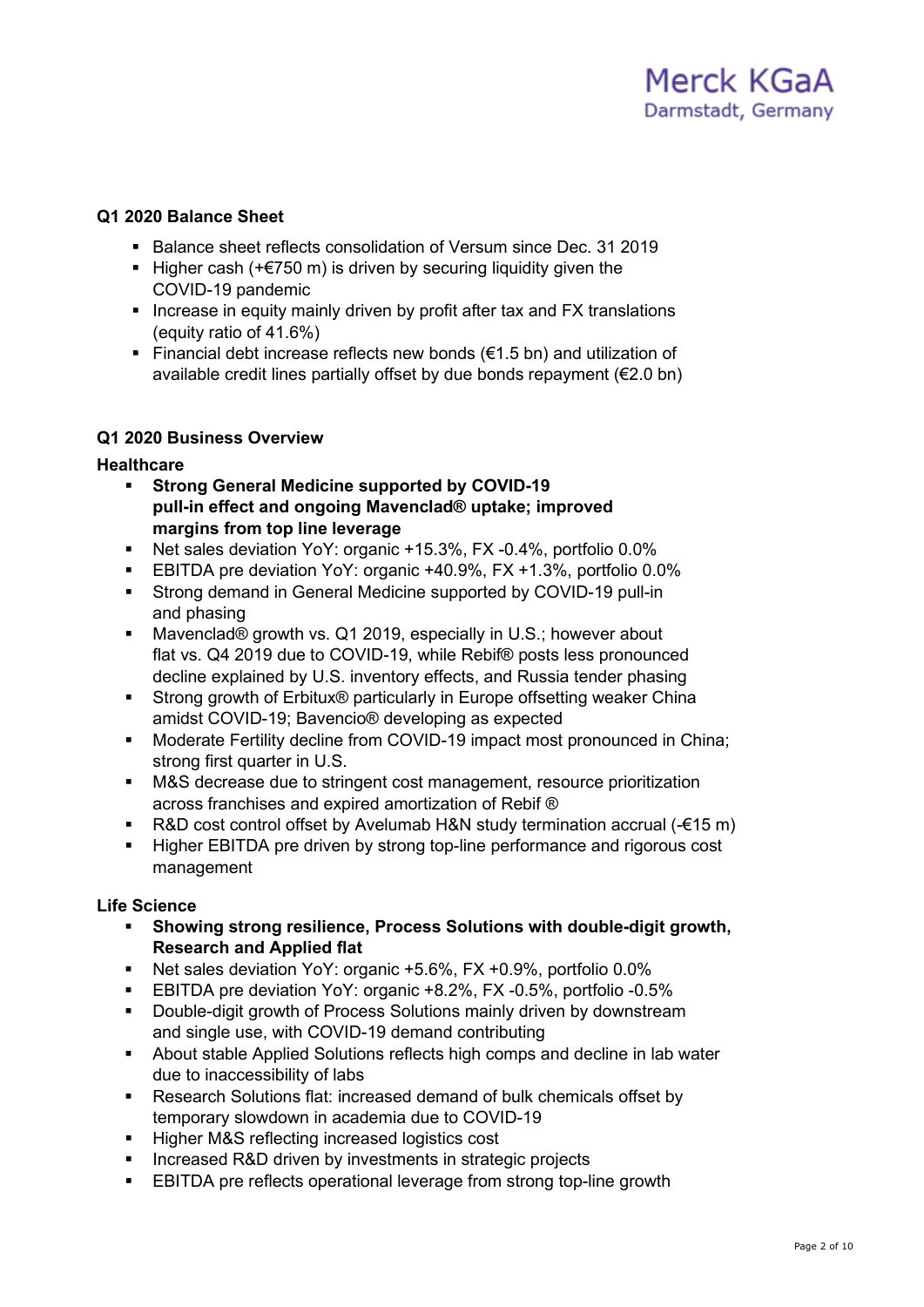## **Performance Materials**

- **Strong Semi more than offset by LC's accelerated underlying negative trajectory and declining Surface amid COVID-19**
- Net sales deviation YoY: organic -5.4%, FX +2.4%, portfolio +52.1%
- EBITDA pre deviation YoY: organic -8.8%, FX +5.1%, portfolio +52.1%
- Sales growth of nearly 50% reflects portfolio effect from Versum and positive FX, overcompensating organic decline
- Display Solutions: LC's negative underlying trajectory with high comps, not yet significantly impacted by COVID-19; OLED impacted
- Semiconductor Solutions showing strong growth, both organically as well as for Versum portfolio; recovery started already in Q1
- Surface Solutions decline driven by impact of COVID-19 on the Automotive and Cosmetics industries
- M&S reflects consolidation of Versum acquisition and diligent underlying cost management in framework of Bright Future transformation
- R&D staying flat due to Bright Future related provisions in Q1 2019, while Q1 2020 includes Versum consolidation
- **Increase in EBITDA pre largely reflects consolidation effect from Versum**

## **2020 guidance**

## **Our assumptions regarding the development of COVID-19 have changed significantly post pandemic classification by WHO and subsequent events**

Previous Assumptions (disclosed in March)

- **Impact mainly in China**
- Outbreak peaks in Q1
- Situation eases in Q2
- Situation normal in H<sub>2</sub>

Current assumptions (disclosed in May)

- Impact across all regions
- Cases expected to peak in Q2
- Situation eases in H2
- **Pandemic crisis lasts for FY**
- **Stressed health systems**
- **Some countries have a less effective response than China**
- However, no major resurgences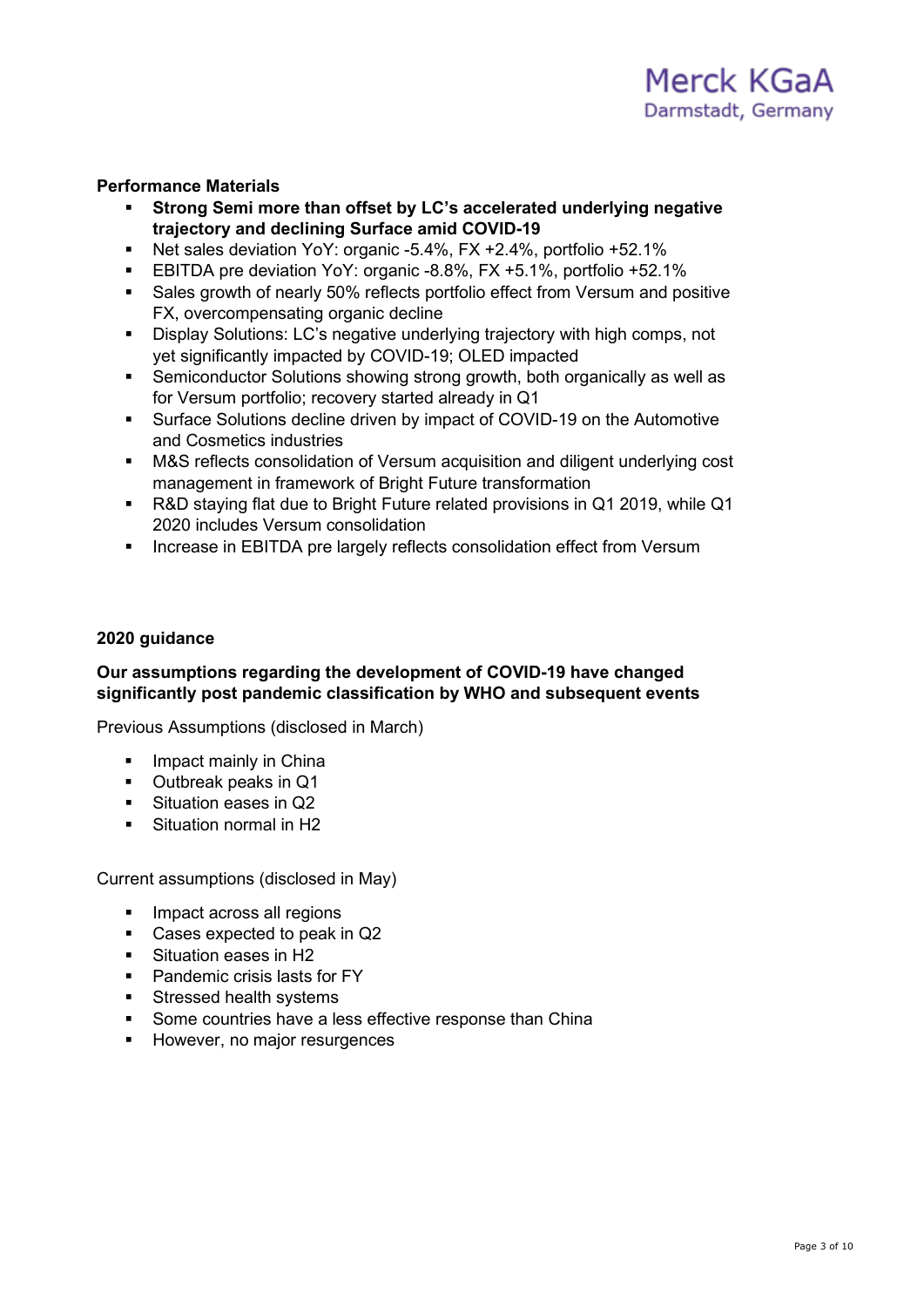## **COVID-19 Update: new assumptions on financial impact of COVID-19**

## **Group:**

- **Mid single-digit percentage Sales impact**
- Global impact across many businesses
- Strong Q2 impact, also from Q1 pull-in
- **Lasting until at least Q3**

## **Healthcare**

- **Highest anticipated impact in absolute terms**
- Biggest impact anticipated in Fertility due to discretionary nature of treatment
- Life Science
	- **Lowest anticipated impact in absolute terms**
	- Process Solutions largely unaffected, main impact in Applied and Research **Solutions**

Performance Materials

- Semiconductor expected to show strong growth despite COVID-19
- COVID-19 additionally weighs on Display decline
- High impact on Surface's end markets

We assume a top-line impact of around mid single digit and thereof 50% to 60% hitting EBITDA pre.

#### **Group:**

- Net sales: Slight to moderate organic sales growth, Versum growth contribution in the mid-single digits % FX between +1% to -2% YoY;  $~\leq$  16.8 − 17.8 bn
- EBITDA pre: Organically about stable, mid-single digit % growth from Versum FX headwinds of 0% to -3% YoY;  $\text{-}€4,350 - 4,850 \text{ m}^1$ 
	- $\circ$  EBITDA<sup>2</sup> supporting factors:
		- Increasing sales contribution from Mavenclad<sup>®</sup> and Bavencio<sup>®</sup>
		- Stringent M&S and R&D cost management in HC (decrease YoY absolute and as % of sales)
		- **Ongoing strength in Life Science with above-market sales** growth
		- **Recovery of Semiconductor Solutions and cost savings from** Bright Future program related initiatives
		- High level of cost consciousness and prioritization
		- Four quarters of Versum
	- $\circ$  EBITDA<sup>2</sup> reducing factors:
		- No more support from Pfizer deferred income  $(\epsilon 191 \text{ m in } 2019)$
		- **Lower income from pipeline management**
		- Continued decline of Liquid Crystals and Rebif<sup>®</sup>
		- **COVID-19 related sales and earnings effect**
- EPS pre: ~€5.50 6.35

1CO guidance 2020: Slightly higher than last year 2EBITDA pre Totals may not add up due to rounding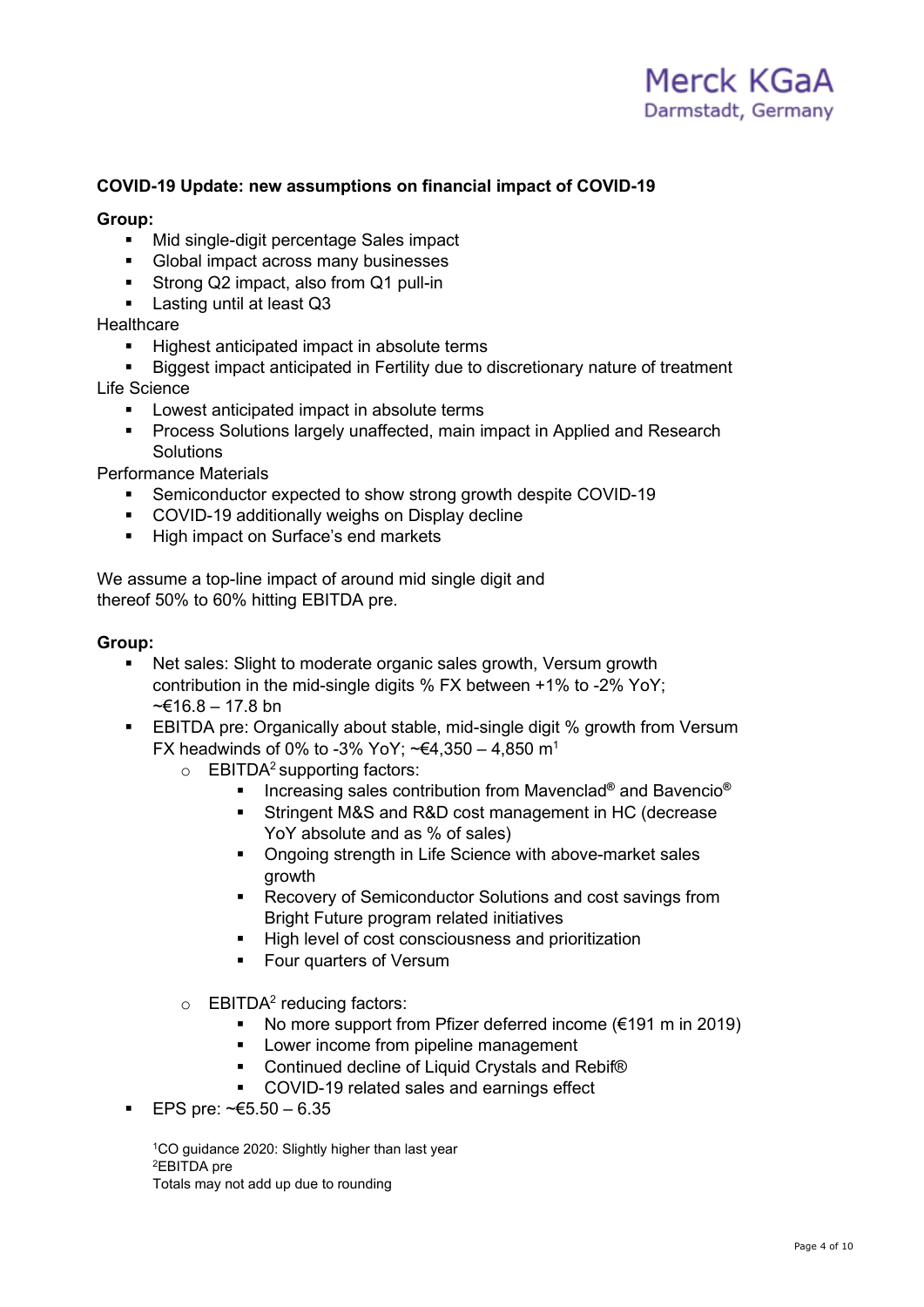## **Qualitative outlook by business sector:**

**Healthcare** 

- **Net sales:** 
	- o Organically about stable
	- o COVID-19 significantly impacting fertility performance
	- o Sustained performance of new products
- **EBITDA** pre:
	- o Slight organic decline due to COVID-19
	- o Slight to moderate adverse FX impact

#### Life Science

- **Net sales:** 
	- o Strong organic growth
	- o Process Solutions strength offsets weakness in academic and applied end markets
- **EBITDA** pre:
	- o Strong organic growth
	- o Neutral to moderate adverse FX impact

## Performance Materials

- **Net sales:** 
	- o Moderate to strong organic decline
	- o COVID-19 weighing on Display and Surface, while Semiconductor Solutions growing strongly
	- o Display declining, driven by LC
	- o Low- to mid-thirties % contribution from Versum
- **EBITDA** pre:
	- o Low- to mid-teens % organic decline
	- o Moderate support from FX
	- o Low- to mid-thirties % contribution from Versum

<sup>1</sup>Divisional guidances are only support to the group guidance and do not have to add up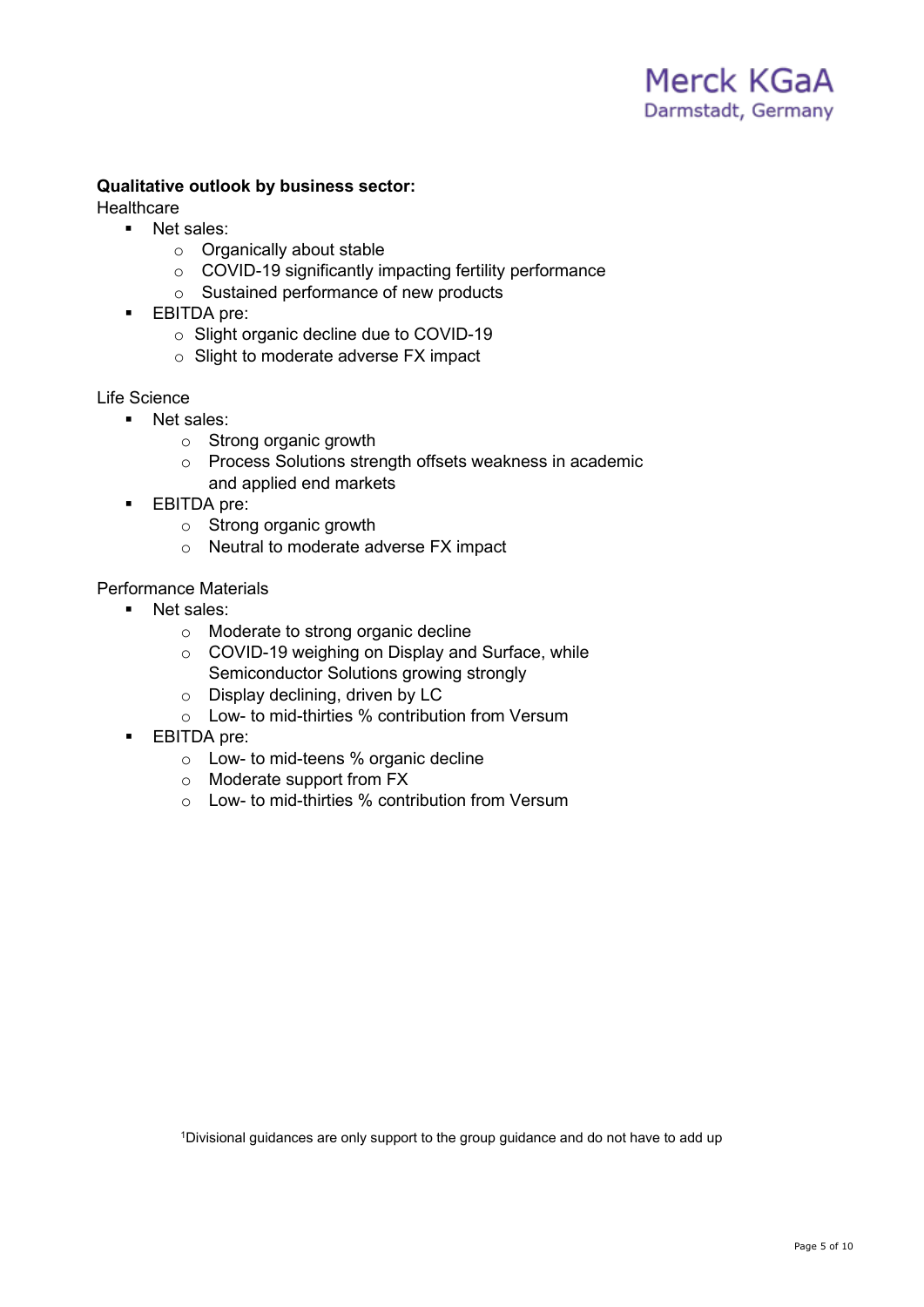## **Additional financial guidance for 2020**

- **Corporate & Other EBITDA pre slightly higher than last year**<br>
Interest result **the state in the state of the state of the state in the state of the state of the state of the state in the state of the state of the state**
- 
- **Effective tax rate**
- 
- **F** Hedging / USD assumption
- 2020 Ø EUR/USD assumption **~1.08 to 1.12**

- $\sim$  -245 to -275 m<br> $\sim$ 24 % to 26%
- Capex on PPE **a**<br>■ Hedging / USD assumption **1.2 bn FY 2020 hedge ratio ~ 50%** 
	- **at EUR/USD ~1.18**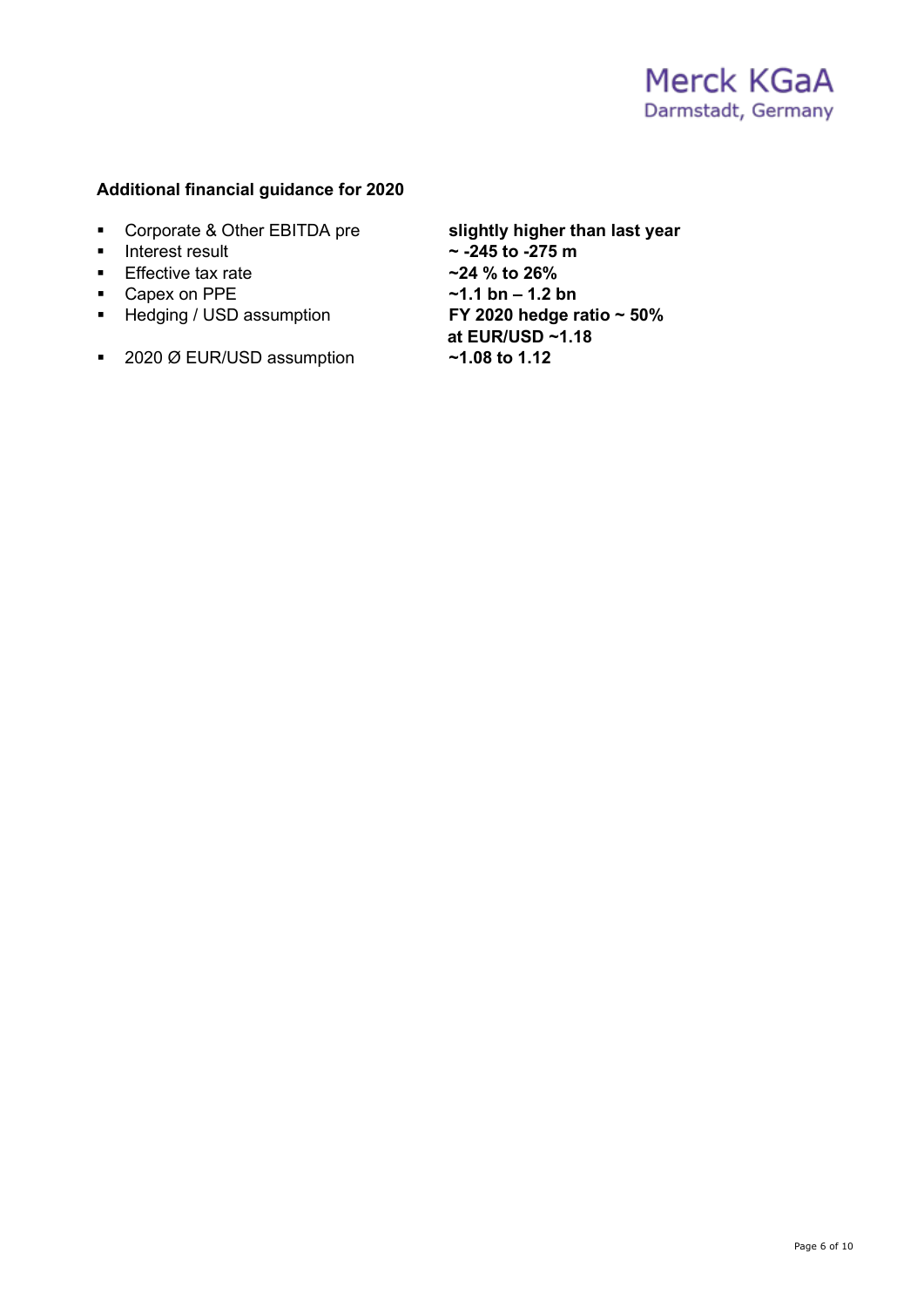# Merck KGaA

## Darmstadt, Germany

| Group Q1 20                   | -----------<br>________ |         |        |         |         |         |         |         |         |         |         |          |                 |         |        |
|-------------------------------|-------------------------|---------|--------|---------|---------|---------|---------|---------|---------|---------|---------|----------|-----------------|---------|--------|
| €m                            | Q1 2019                 | Q1 2020 | % YoY  | Q1 2019 | Q1 2020 | $%$ YoY | Q1 2019 | Q1 2020 | $%$ YoY | Q1 2019 | Q1 2020 |          | $%$ YoY Q1 2019 | Q1 2020 | % YoY  |
| Net sales                     | 3746                    | 4 370   | 17%    | .481    | 701     | 15%     | 661     | 769     | 6%      | 604     | 900     | 49%      |                 |         |        |
| % organic                     |                         |         | 8%     |         |         | 15%     |         |         | 6%      |         |         | $-5%$    |                 |         |        |
| $%$ FX                        |                         |         | 1%     |         |         | $0\%$   |         |         | 1%      |         |         | 2%       |                 |         |        |
| % portfolio                   |                         |         | 8%     |         |         | 0%      |         |         | 0%      |         |         | 52%      |                 |         |        |
| <b>EBIT</b>                   | 379                     | 716     | 89%    | 128     | 422     | >100%   | 313     | 345     | 10%     | 95      | 116     | 22%      | $-158$          | $-168$  | 7%     |
| Depreciation and amortization | 474                     | 431     | $-9%$  | 201     | 79      | $-61%$  | 193     | 196     | 1%      | 62      | 135     | $>100\%$ | 17              | 22      | 27%    |
| <b>EBITDA</b>                 | 853                     | 148     | 35%    | 329     | 501     | 52%     | 507     | 541     | 7%      | 157     | 251     | 60%      | $-140$          | $-146$  | 4%     |
| Adjustments in EBITDA         | 76                      | 34      | $-55%$ | 3       | $-29$   | n.m.    | 9       | 11      | 28%     | 35      | 35      | $-2%$    | 28              | 17      | $-41%$ |
| <b>EBITDA</b> pre             | 929                     | 1 181   | 27%    | 332     | 472     | 42%     | 516     | 553     | 7%      | 193     | 286     | 48%      | $-112$          | $-129$  | 15%    |
|                               |                         |         |        |         |         |         |         |         |         |         |         |          |                 |         |        |

#### Net financial debt 12 363 \* 12 285 -1%

\* as per 31 December

*Totals may not add up due to rounding*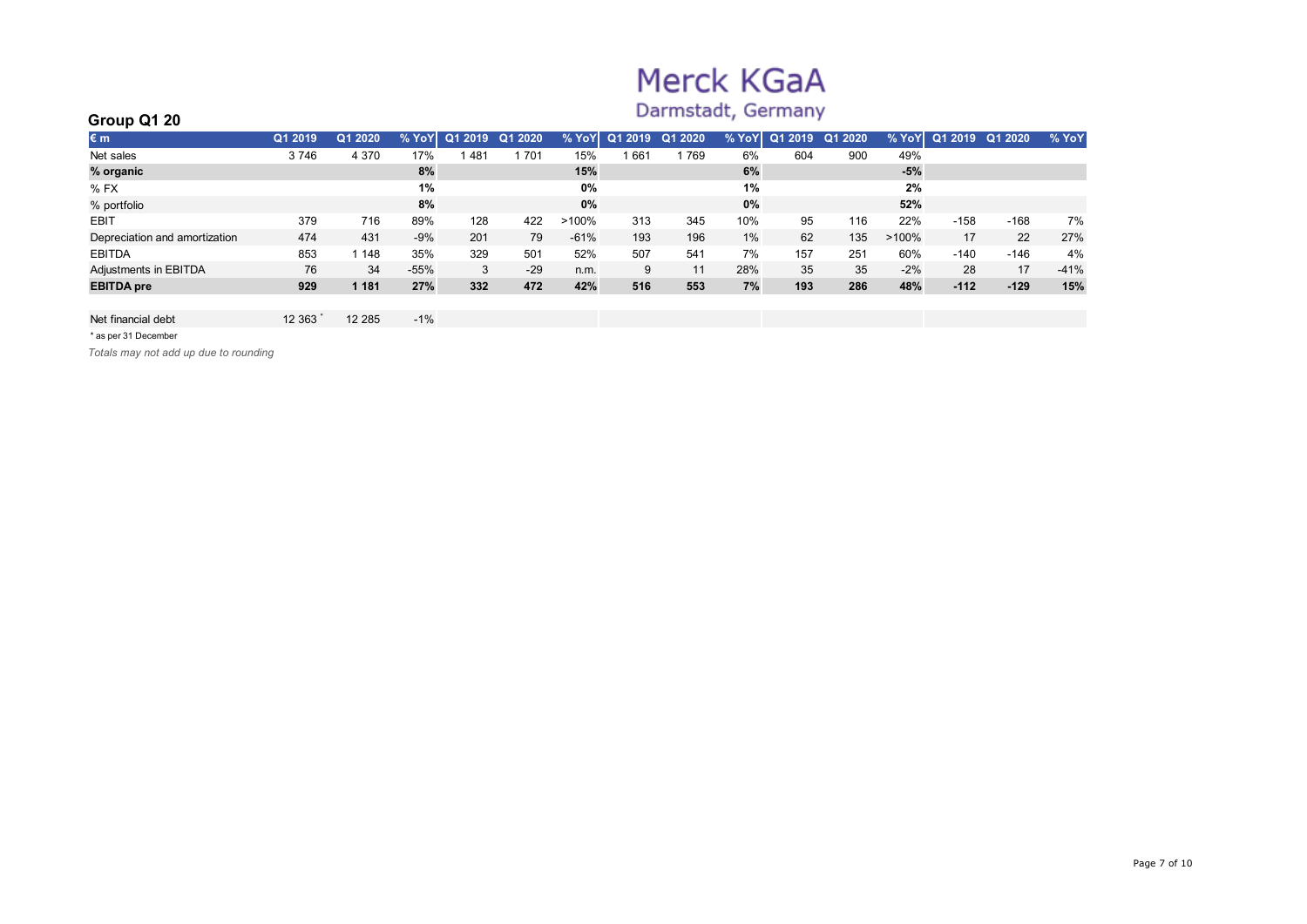| Group                                                          |          |         |            |
|----------------------------------------------------------------|----------|---------|------------|
| <b>P&amp;L Group</b>                                           | Q1 2019  | Q1 2020 | % YoY      |
| <b>Net sales</b>                                               | 3746     | 4 3 7 0 | <b>17%</b> |
| Cost of sales                                                  | $-1.384$ | $-1654$ | 20%        |
| thereof: intangibles amortization                              | $-43$    | $-57$   | 31%        |
| <b>Gross profit</b>                                            | 2 3 6 2  | 2 7 1 6 | 15%        |
| Marketing and selling expenses                                 | $-1091$  | $-1059$ | $-3%$      |
| thereof: intangibles amortization                              | $-223$   | $-159$  | $-29%$     |
| Administration                                                 | $-283$   | $-289$  | 2%         |
| Impairment losses / reversals (IFRS9)                          | $-4$     | 6       | n.m.       |
| Other operating income/expenses                                | $-79$    | $-80$   | 1%         |
| Research and development                                       | $-527$   | $-579$  | 10%        |
| <b>EBIT</b>                                                    | 379      | 716     | 89%        |
| Depreciation and amortization                                  | 474      | 431     | $-9%$      |
| <b>EBITDA</b>                                                  | 853      | 1 1 4 8 | 35%        |
| Adjustments in EBITDA                                          | 76       | 34      | $-55%$     |
| <b>EBITDA</b> pre                                              | 929      | 1 1 8 1 | 27%        |
| <b>Financial result</b>                                        | $-113$   | -98     | $-13%$     |
| <b>Profit before tax</b>                                       | 266      | 617     | >100%      |
| Income tax                                                     | $-67$    | $-159$  | >100%      |
| Income tax rate                                                | 25%      | 26%     |            |
| Profit after tax from continuing operations                    | 199      | 458     | $>100\%$   |
| Profit after tax from discontinued operation                   | $-10$    | 0       | $> -100%$  |
| Profit after tax                                               | 190      | 458     | >100%      |
| Non-controlling interests                                      | $-1$     | -2      | 100%       |
| <b>Net income</b>                                              | 189      | 456     | >100%      |
| Number of theoretical shares in million                        | 434,8    | 434,8   |            |
| EPS in $\epsilon$                                              | 0.43     | 1,05    | $>100\%$   |
| EPS pre in $\epsilon$<br>Totals may not add up due to rounding | 1,13     | 1,50    | 33%        |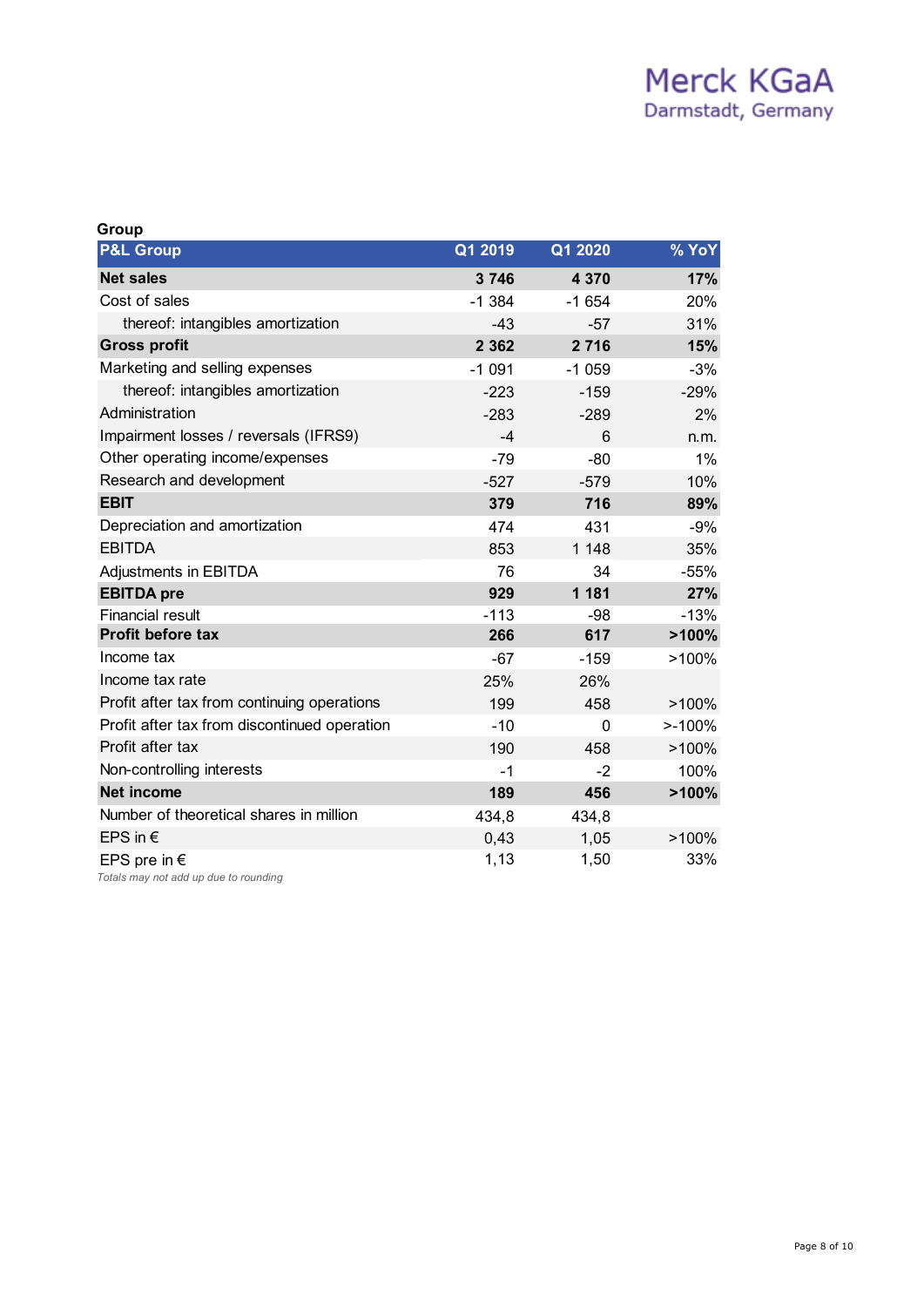| <b>Healthcare</b>                     |         |         |        |
|---------------------------------------|---------|---------|--------|
| <b>P&amp;L Healthcare</b>             | Q1 2019 | Q1 2020 | % YoY  |
| <b>Net sales</b>                      | 1481    | 1 701   | 15%    |
| Cost of sales                         | $-325$  | -393    | 21%    |
| thereof: intangibles amortization     | $-1$    | $-1$    | $-6%$  |
| <b>Gross profit</b>                   | 1 1 5 6 | 1 307   | 13%    |
| Marketing and selling expenses        | $-550$  | -423    | $-23%$ |
| thereof: intangibles amortization     | $-112$  | $-7$    | $-93%$ |
| Administration                        | -88     | $-79$   | -9%    |
| Impairment losses / reversals (IFRS9) | $-4$    | 5       | n.m.   |
| Other operating income/expenses       | -6      | 31      | n.m.   |
| Research and development              | $-380$  | $-417$  | 10%    |
| <b>EBIT</b>                           | 128     | 422     | >100%  |
| Depreciation and amortization         | 201     | 79      | $-61%$ |
| <b>EBITDA</b>                         | 329     | 501     | 52%    |
| Adjustments in EBITDA                 | 3       | $-29$   | n.m.   |
| <b>EBITDA</b> pre                     | 332     | 472     | 42%    |
|                                       |         |         |        |

*Totals may not add up due to rounding*

## **Life Science**

| <b>P&amp;L Life Science</b>           | Q1 2019  | Q1 2020  | % YoY |
|---------------------------------------|----------|----------|-------|
| <b>Net sales</b>                      | 1661     | 1769     | 6%    |
| Cost of sales                         | $-719$   | -744     | 4%    |
| thereof: intangibles amortization     | $-14$    | $-15$    | 4%    |
| <b>Gross profit</b>                   | 942      | 1 0 24   | 9%    |
| Marketing and selling expenses        | -470     | -498     | 6%    |
| thereof: intangibles amortization     | $-108$   | $-104$   | $-3%$ |
| Administration                        | -88      | -89      | $2\%$ |
| Impairment losses / reversals (IFRS9) | $\Omega$ | $\Omega$ | n.m.  |
| Other operating income/expenses       | $-10$    | $-18$    | 80%   |
| Research and development              | -62      | $-75$    | 22%   |
| <b>EBIT</b>                           | 313      | 345      | 10%   |
| Depreciation and amortization         | 193      | 196      | 1%    |
| <b>EBITDA</b>                         | 507      | 541      | 7%    |
| Adjustments in EBITDA                 | 9        | 11       | 28%   |
| <b>EBITDA</b> pre                     | 516      | 553      | 7%    |
|                                       |          |          |       |

*Totals may not add up due to rounding*